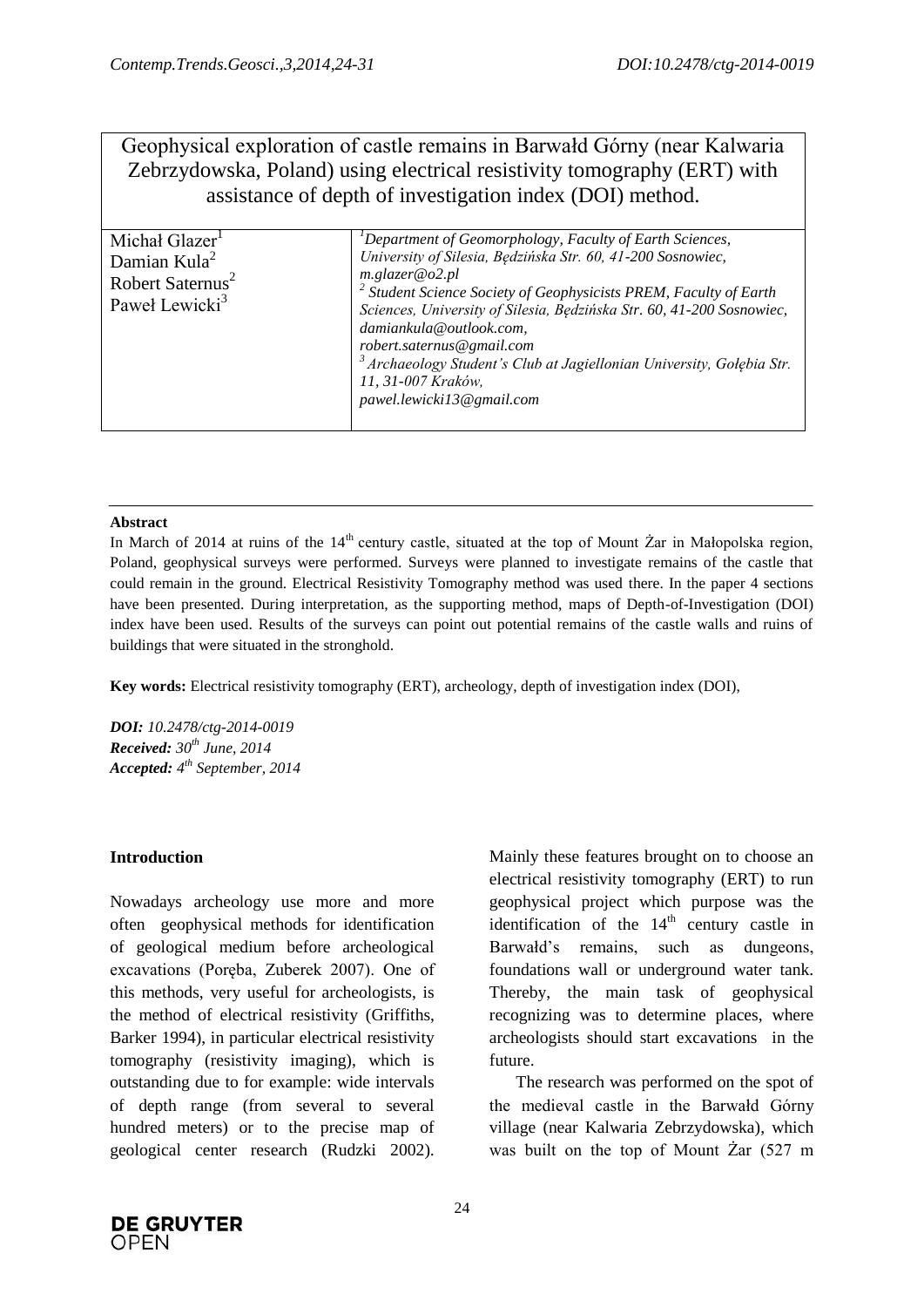above sea level. Nowadays this area belongs to Commune Stryszów which is exactly marked on Fig. 1. Geographically this place belongs to Wielicki's foothill (Czeppe Z., German K., 1981). In terms of geology, Żar's hill is built of Carpathian flysch, consisting of repeated layers of sandstone and shale (Siemionow 1984).



**Fig.1.** Approximate location of Stryszów.

To this day, only vestigial remains of old fortified stone wall are left on this spot. The rest of castle structures – dungeons or foundations are underground. Furthermore, the topography remained perfect – an oval plateau with dimensions 20 x 50 m is surrounded by

10 meter high fosse and 6 meter long bulwark (Leńczyk 1983) (Fig. 2).

#### **Archaeological and historical review**

The medieval castle in Barwałd was probably built by duke Jan I in the middle of  $14<sup>th</sup>$ century. It was situated almost on the top of Mountain Żar near Kalwaria Zebrzydowska (Southern Poland). This location was chosen to protect the eastern borderland of the duchy of Oświęcim in case of the attack from the Polish Kingdom. The first written source about the stronghold informed us that in year 1440 dukes of Oświęcim gave the Barwałd castle to the king of Poland. After that, the stronghold changed owners many times. In 1475 the castle was given to Piotr Komorowski, who tried to transfer his lands in Poland with the king of Hungary to get back his castles in Orava. To protect polish influences in this territory Kazimierz IV, the king of Poland sent in 1477 Jakub Dębiński with the army to capture and destroy all Komorowski's fortress. He took over and ruined the castle in Barwałd and this was probably the end of its functioning (Sikora 1980).



**Fig.2**. Arrangement of profile lines in ruins of Barwałd Castle.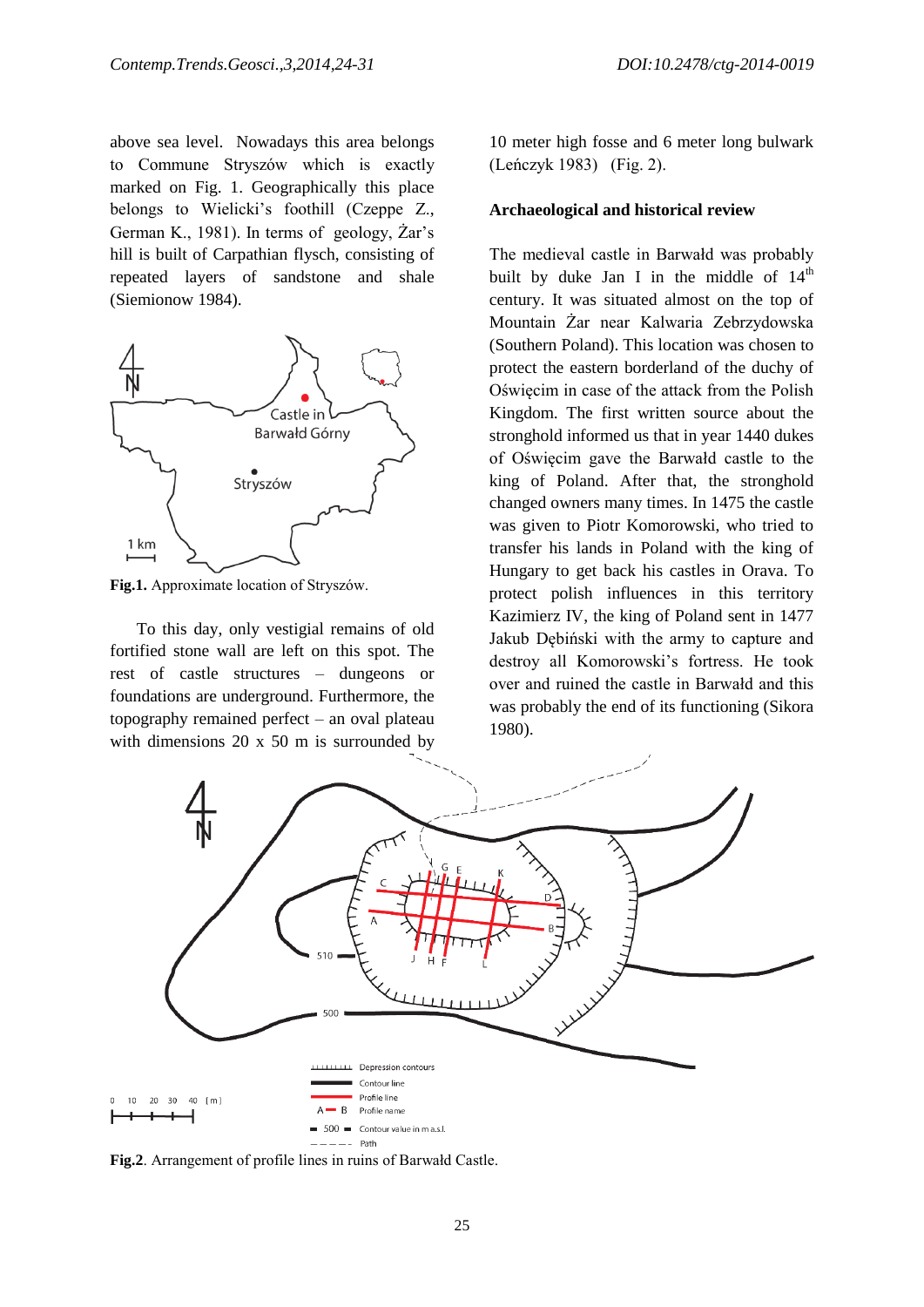Unfortunately, the state of research about the castle is unsatisfactory. There was no excavation on this site so it is impossible to check the information from the written sources. Until now there is only the simple plan of the castle hill and short notices in scientific literature (Kajzer et al. 2001). The project of non-destructive research of the ruins can bring a lot of information about this medieval stronghold.

Water was always the necessary condition for the human existence. For this reason strongholds often were situated near rivers or lakes. If the castle stood on the rocky mountain top, builders tried to provide water by constructing wells or cisterns (Kołodziejski 1994; Kajzer et al. 2001). Perhaps similar structures were functioning in Barwałd fortress.

Visible remains of walls in the eastern part of the castle suggest that the castle was fortified by two lines of curtains. It is also possible that in this area could stand the gatehouse with the bridgehead for the drawbridge. The example for this kind of defensive structures in strongholds of duchy of Oświęcim is the Wołek castle in Kobiernice. During excavations on this site, relicts of many constructions were discovered. This allowed to create a plan of the castle with two lines of curtains and the gatehouse with the stone bridgehead (Reyniak 1997).

# **Methodology**

Resistivity imaging surveys have been performed using ABEM Terrameter LS on two cables with 21 take-outs. On investigation site 6 profile lines have been designated. Two long ones with the electrode spacing 2.5m and four short, perpendicular to previous ones, with 1m spacing. Long profiles have been placed along the extended axis of the oval plateau. Their purpose was to acquire information on archeological objects as well as geological

structure of the hill. Whereas short profiles were designed only for the first purpose, crossing the areas indicated by archeologists as the most interesting. To take into consideration high denivelation on profile lines it was necessary to carry out measurements with leveling instrument. On each survey site Wenner-Schlumberger and dipole-dipole measurements protocols have been used. The applied current intensity was in the 100 - 200 mA range. Due to scope of this article only four chosen profiles, with the electrode array that in the best way helped to fulfill their purposes, are presented.

The inversion of resistivity data was carried out in Res2Dinv x64 ver. 4.03.13 software. By definition bodies with sharp boundaries have been seek. That is why L1 norm smoothness-constrained optimization method, which tends to minimize the absolute changes in model resistivity values as also the absolute difference between the measured and calculated apparent resistivity values, has been applied (Loke et. al., 2003; Loke, 2013). Because the large resistivity variation near surface were present, all models have been discretized by the model cells with widths of the half of unit electrode spacing.

To estimate the reliability of prepared resistivity models, depth of investigation (DOI) index method has been used. It is based on comparison of two resistivity models originates from the same data set and created by usage of different reference models in inversion process. It was firstly introduced by Oldenburg and Li (1999) and successfully used by Marescot et al. (2003) for mountain permafrost studies. Recovered DOI value for a single model cell according to Oldenburg and Jones (2007) with modification from Deceuster et al. (2014) is given by:

$$
R_{AB}(x,z) = \frac{|\log_{10} q_A(x,z) - \log_{10} q_B(x,z)|}{|\log_{10} q_A - \log_{10} q_B|}
$$
(1)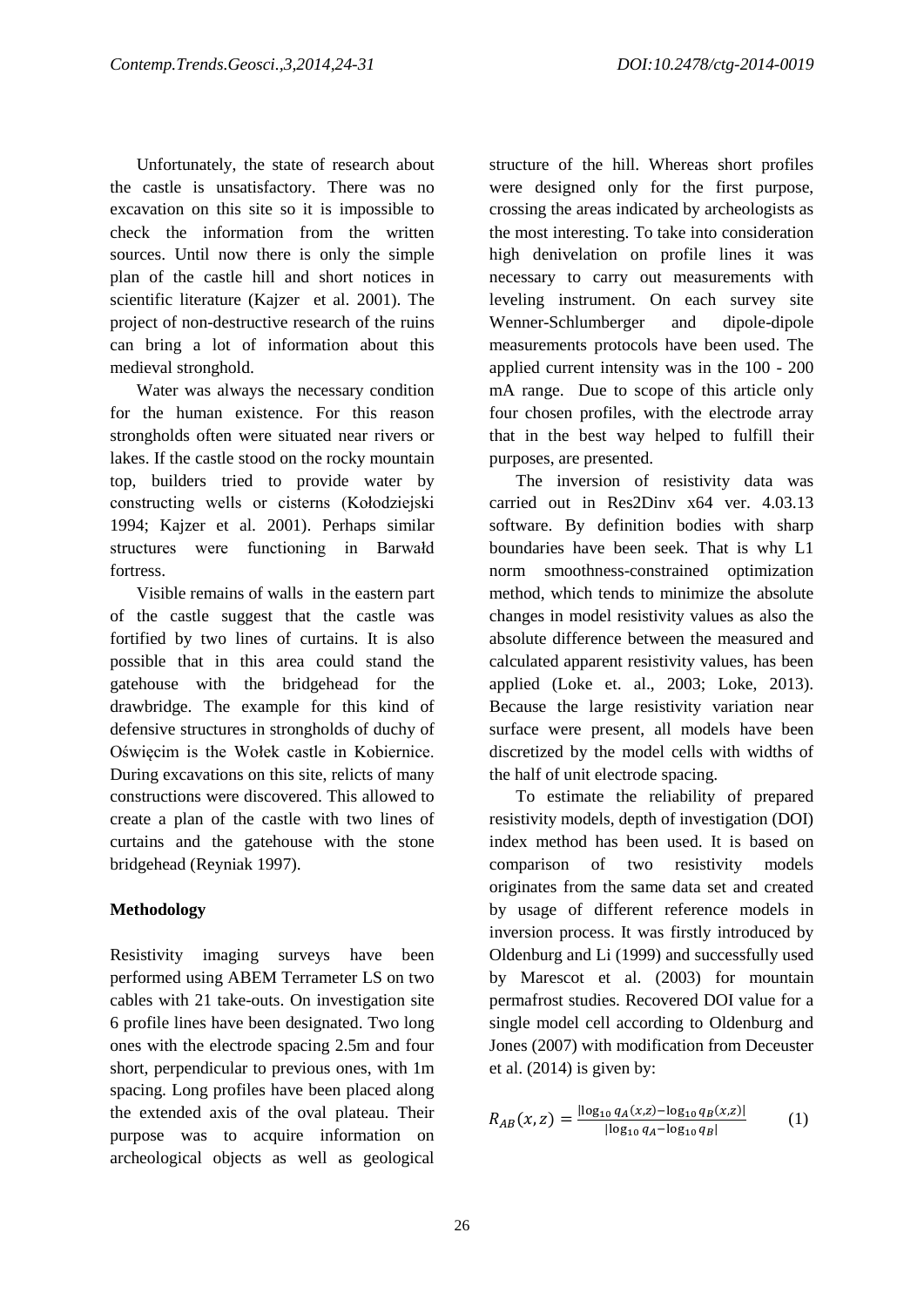where:

.

-  $q_A(x, z)$  and  $q_B(x, z)$  are the model cell resistivities obtained from the first and second inversions,

-  $q_A$  and  $q_B$  are the first and second uniform reference models resistivities values.

Application of the logarithm stabilizes the obtained DOI. In this paper authors decided to perturbate reference models to values of ten times and one tenth of average apparent resistivity measured at the investigation site. This is known as a two-sided difference (Marescot et al., 2003). DOI index values will be near 0 in regions strongly dependent on data while it will rise up to 1 where obtained resistivity value for model cell depend strongly on objective function parameters (Oldenburg and Li, 1999). To ensure that the data have minimal information about the resistivity of the cells in the lowest layer i.e. DOI index will close to 1, the depth range of the inversion models has been extended 3.5 times the median depth of investigation of largest array spacing used. Furthermore, discretization with each model cells of the same width has been extended to ends of survey line. DOI index obtained in this manner have been processed in Surfer 8 software to create DOI index maps that have been overlap with generated resistivity cross sections.

As a value of DOI index that above which we have to be very cautious with interpretation of resistivity models Oldenburg and Li (1999) firstly suggested to be 0.1 or 0.2. Caterina et al. (2013) proposed to use the maximum gradient line of the DOI rather than a predefined value. On the other hand Oldenburg and Jones (2007) preferred index of 0.3. Here a cut-off value of 0.2 has been used.

## **Results**

Average resistivity of all profiles varies from about 50  $\Omega$ m up to 400  $\Omega$ m. Resistivity of high resistivity anomalies starts in most cases from about 600 Ωm and exceeds 3000 Ωm on profile KL. Low resistivity anomalies are below 50 Ωm.

Resistivity of most of the area of AB profile (Fig. 3) varies from  $50 - 350$   $\Omega$ m. In general, there can be seen a massive anomaly of 200-300 Ωm that starts at 7 meter under the surface and continues toward the bottom of profile. There is also lower resistivity layer above and few low resistivity zones just below the surface of the ground. There can be also seen a few anomalies at both ends of profile and at 30 m and 80 m of the profile. Resistivity of those anomalies is higher than 400  $\Omega$ m.



**Fig.3**. Resistivity cross-section from profile AB, overlapped with DOI index map.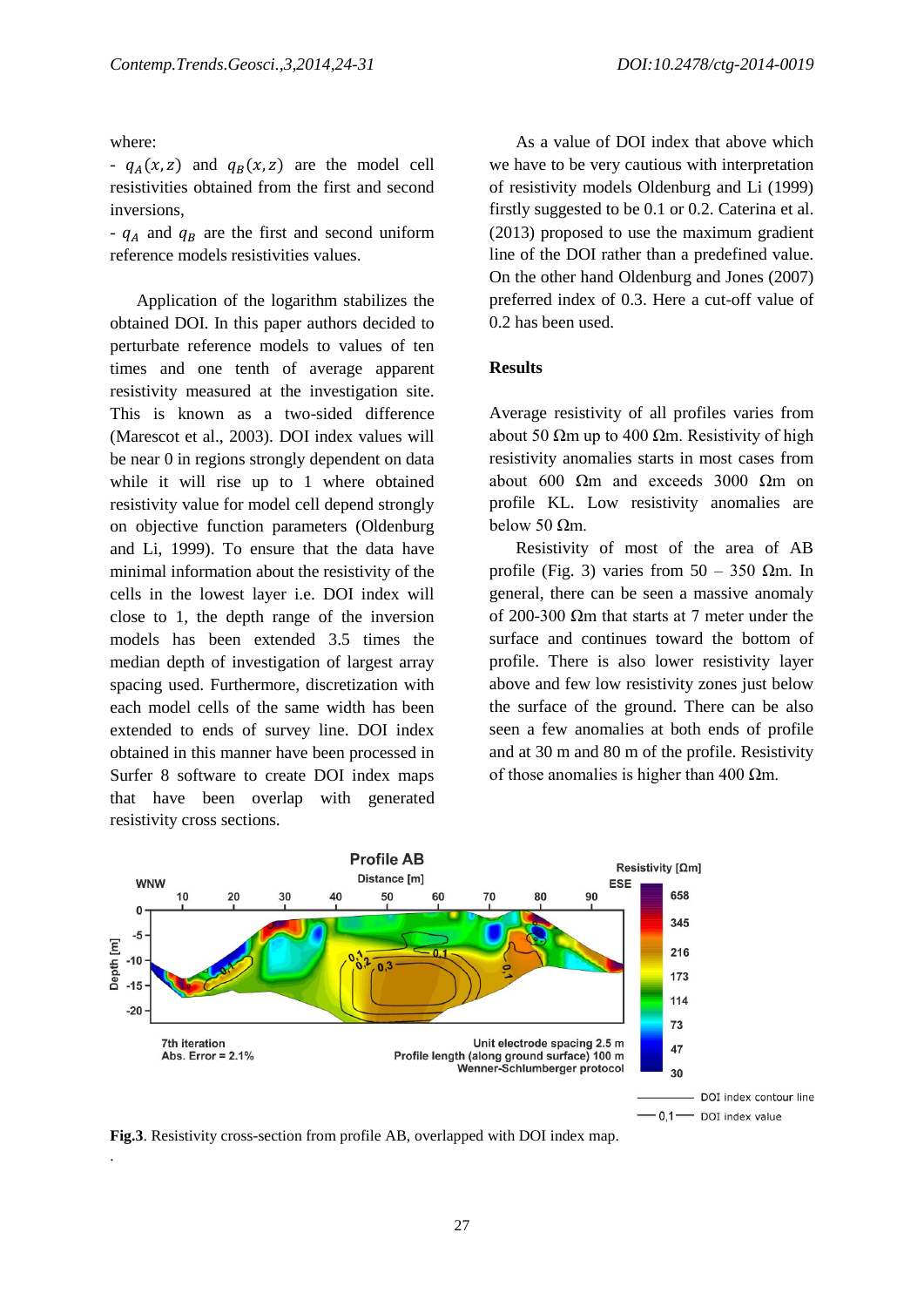Profile GH shown on fig. 4 is in general covered with low resistivity values between 75 Ωm and 250 Ωm. There are two major areas in the center of the profile. Resistivity of the first area is varying around 80  $\Omega$ m and is located around 13 m of the profile, second area is located to the SSW from the first zone. Its resistivity oscillates around 120  $\Omega$ m. There can be also seen few high resistivity anomalies at both ends of the profile. Resistivity of those zones exceeds 350  $\Omega$ m. In the center of profile, just below surface, there are present few small low resistivity zones.

Resistivity of profile IJ fig. 5 is more homogeneous. In general there can be seen low to medium resistivity area in the center of profile that is surrounded with areas that's resistivity rises towards both ends of the profile. In the center there can also be seen one

low resistivity anomaly of 20 Ωm. To the SSW of it there is significant increase of resistivity value up to 300 Ωm. At slopes at both ends of profile there can be seen high resistivity anomalies of around  $400 - 1500$  Ωm.

On fig. 6 is shown profile KL that is very differentiated. RMS error of that model after 12 iterations of inversion was still 9,6%. The central part of the profile is covered by area of medium resistivity. Just below the surface there are present large high resistivity anomalies. The one of biggest area starts at NNE end, continues toward the center and ends at 15 m of the profile. There is another high resistivity anomaly at top of slope at SSW end of profile. Resistivity of both anomalies is higher than about 600 Ωm. At SSW end of the profile there are also present a few smaller points where resistivity drops to 20  $\Omega$ m.



**Fig.4.** Resistivity cross-section from profile GH, overlapped with DOI index map.



 $0,1$  OOI index value

**Fig.5.** Resistivity cross-section from profile IJ, overlapped with DOI index map.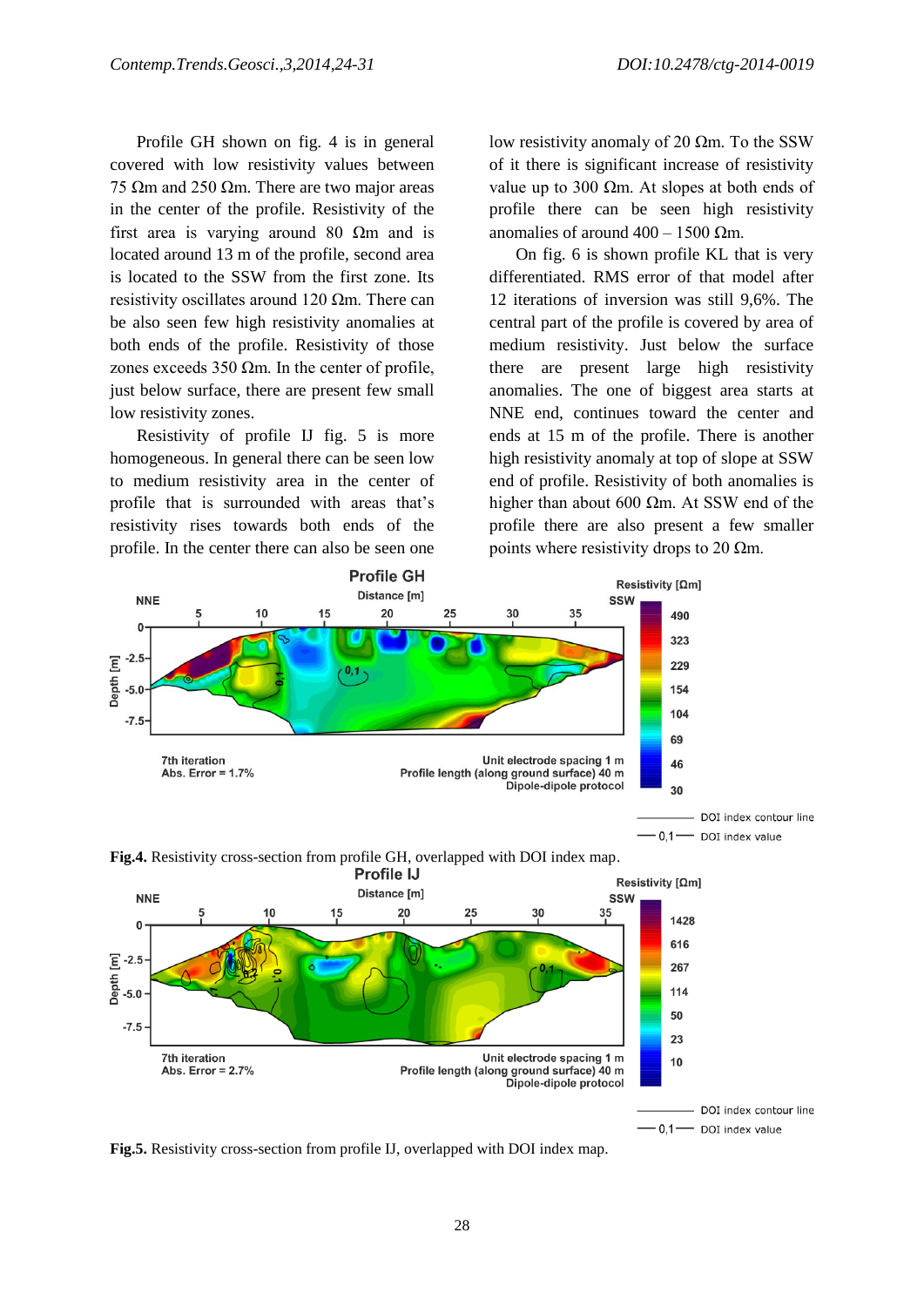

**Fig.6.** Resistivity cross-section from profile KL, overlapped with DOI index map.

#### **Discussion and conclusions**

Except KL resistivity cross section all generated models are characterized by very low absolute error value. It is an effect of relatively good ground-electrode contact conditions. On profile AB during the contact electrode test four electrodes showed resistance values by far in excess of average. Unfortunately, electrodes with the bad contact were scattered along the whole profile. To ensure the stability of inversion and low absolute error value over 70 from 524 datum points have been excluded from Schlumberger protocol. Almost half of electrodes on profile KL showed difficulties in stabilization into the ground. On the contact electrode test the acquired average resistance was 1000 Ω. But it should be noted that if only first seventeen electrodes would be considered then the average resistance would be around 1500  $Ω$ . These conditions limited the quality of obtained data for greater depths and are responsible for systematic error in the measurements. Additionally significantly impedes filtration of useful data. There have been cut off over 40 from 308 measurements from dipole-dipole protocol. Other profiles have not undergone substantial data filtering.

All high resistivity anomalies situated at the top of the slopes of the oval plateau should

be considered in terms of remains of the foundations of the ramparts.

On resistivity cross section AB anomalies in the middle of the ditch surrounding the castle, can be correlated to a rubble of the walls rolled down or, in eastern side, due to the very narrow structure, to a substructure that supported former wooden platform for drawbridge. Considering the overall geological structure, resistivity values up to 100  $\Omega$ m should be correlated to mudstones and claystones while increase in resistivity at the center of profile is probably due to presence of sandstones. With interpreted sandstones there is related a relatively high DOI index value, up to 0.3. It might be linked to the more complex structure or forced by optimization equation greater resistivity of this complex than requested from most of field data. The second option has its roots in the analysis of the dipole-dipole protocol (not presented) where DOI index maps in those same places jumps out only to 0.1 but resistivity of probable sandstone is lower. Comparing those two electrode arrays this might be associated with the difference in positions of current electrodes imposed on scattered positions of electrodes with the bad contact.

On profiles GH and IJ at a depth of 1m relatively low resistivity anomalies appear. Their occurrence is hard to explain, whether they come from incorrect measurements, side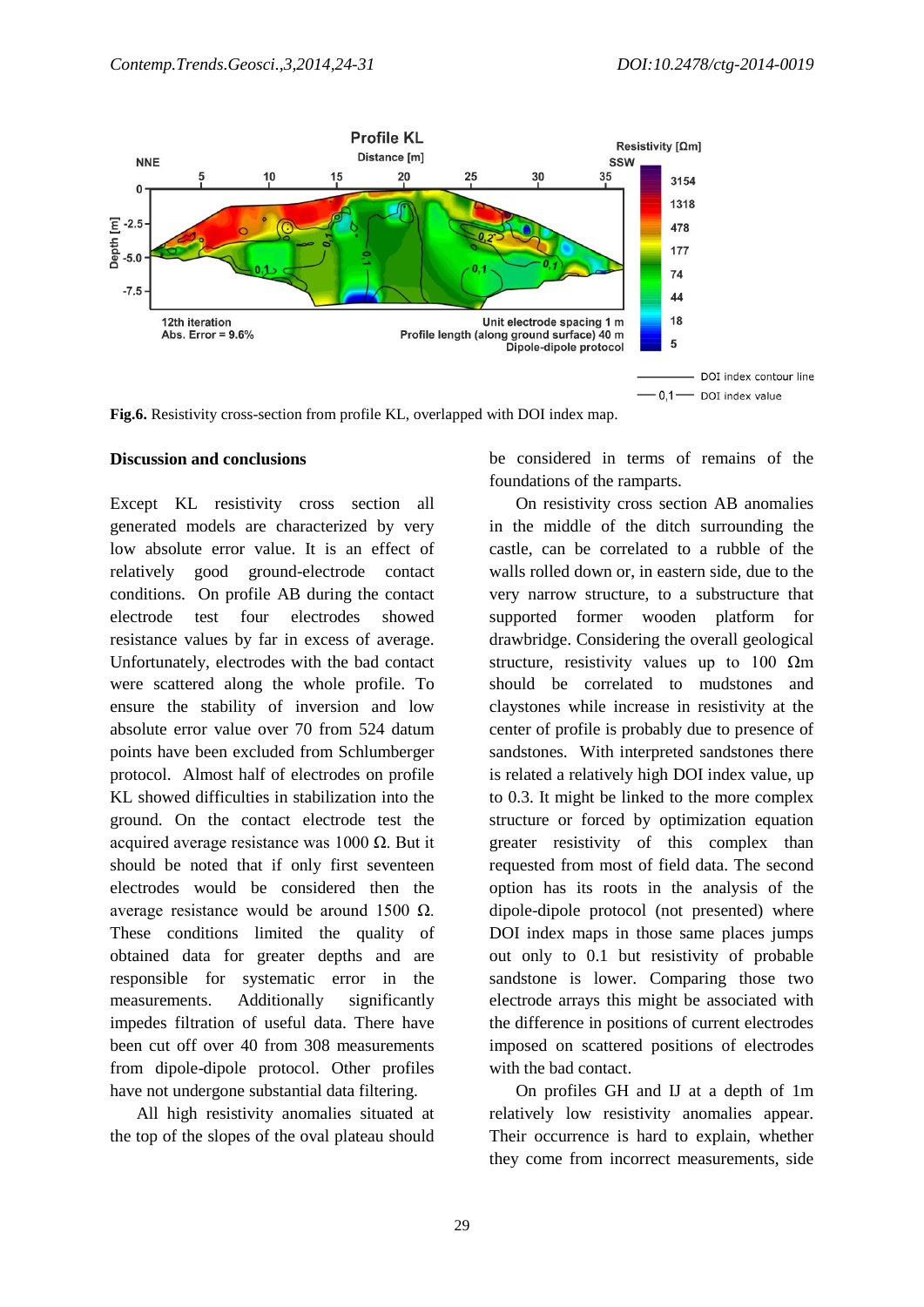effect of topography change or human made structures filled with high conductive material. But surely on generated IJ model low resistivity anomalies, that occurs at the slope, should be considered as an relict of optimization process as it is proven by the DOI index anomalies up to 0.5.

Profile KL, despite the absolute error near 10%, from the archaeological point of view is the most important of all. Between 6 m and 15 m of profile length almost continuous high resistivity anomaly appears. It can be associated, based on analogy to the similar castle from the same period of time, to fundamentals of the main building of those fortifications.

Deeper resistivity complexes remain uncertain though DOI index application. It means that this index is insensitive to misleading models resulting from systematic measurement errors.

Electrical resistivity tomography proves to be an useful tool in archaeological surveys of castle ruins. It has been suggested to enhance geophysical research for ground penetrating radar which would give final confirmed to unsettled issues and probably would designate sharper boundaries of main building fundaments.

## **Acknowledgements**

We would like to thank for help:

Vogt of Stryszów Commune, Jan Wacławski for help and support during preparations for performing surveys

Student Science Society of Geophysicist PREM, University of Silesia for their help and companion during field surveys.

# **Reference**

Caterina D., Beaujean J., Robert T.,Nguyen F., (2013), A comparison study of different image appraisal tools for electrical resistivity tomography. Near Surface Geophysics, 11, 639-657

- Czeppe Z., German K., (1981) Physicogeographical regions. [map in:] Atlas of Bielsko – Biala voivodeship, O/PAN, Krakow. [in Polish].
- Griffiths, D.H., Barker R.D. (1994) Electrical imaging in archeology, J. Archeol. Sc. 21, p. 153 – 158
- Kajzer L., Kołodziejski S., Salm J., (2001) Lexicon of castles in Poland, Warszawa, [in Polish].
- Kołodziejski S., (1994) Medieval defensive residences of nobles from territory of Krakow voivodeship, Kraków, [in Polish].
- Leńczyk G., (1983) Catalogue of gords and castles from Malopolskie voivodeship. Museum of archeology in Krakow p. 17, 39 [in Polish].
- Loke M.H. (2014) Tutorial: 2-D and 3-D electrical imaging; surveys in: http://www.geoelectrical.com (Website accessed 26.04.2014)
- Loke M.H., Acworth I., Dahlin T. (2003), A comparison of smooth and blocky inversion methods in 2D electrical imaging surveys, Exploration Geophysics 34, p. 182-187
- Marescot L., Loke M.H., Chapellier D., Delaloye R.,Lambiel C., Reynard E. (2003) Assesing reliability of 2D resistivity imaging in mountain permafrost studies using the depth of investigation index method, Near Surface Geophysics, 1(2), 57-67
- Oldenburg D. W., Jones F.H.M., (2007) Inversion for Applied Geophysics; Learning resources about geophysical inversion, University of British Columbia: Geophysical Inversion Facility, http://www.eos.ubc.ca/ubcgif/iag/index.ht m (Website accessed 26.04.2014)
- Oldenburg D.W., Li Y. (1999) Estimating depth of investigation in dc resistivity and IP surveys, Geophysics 64(2), 403-416.